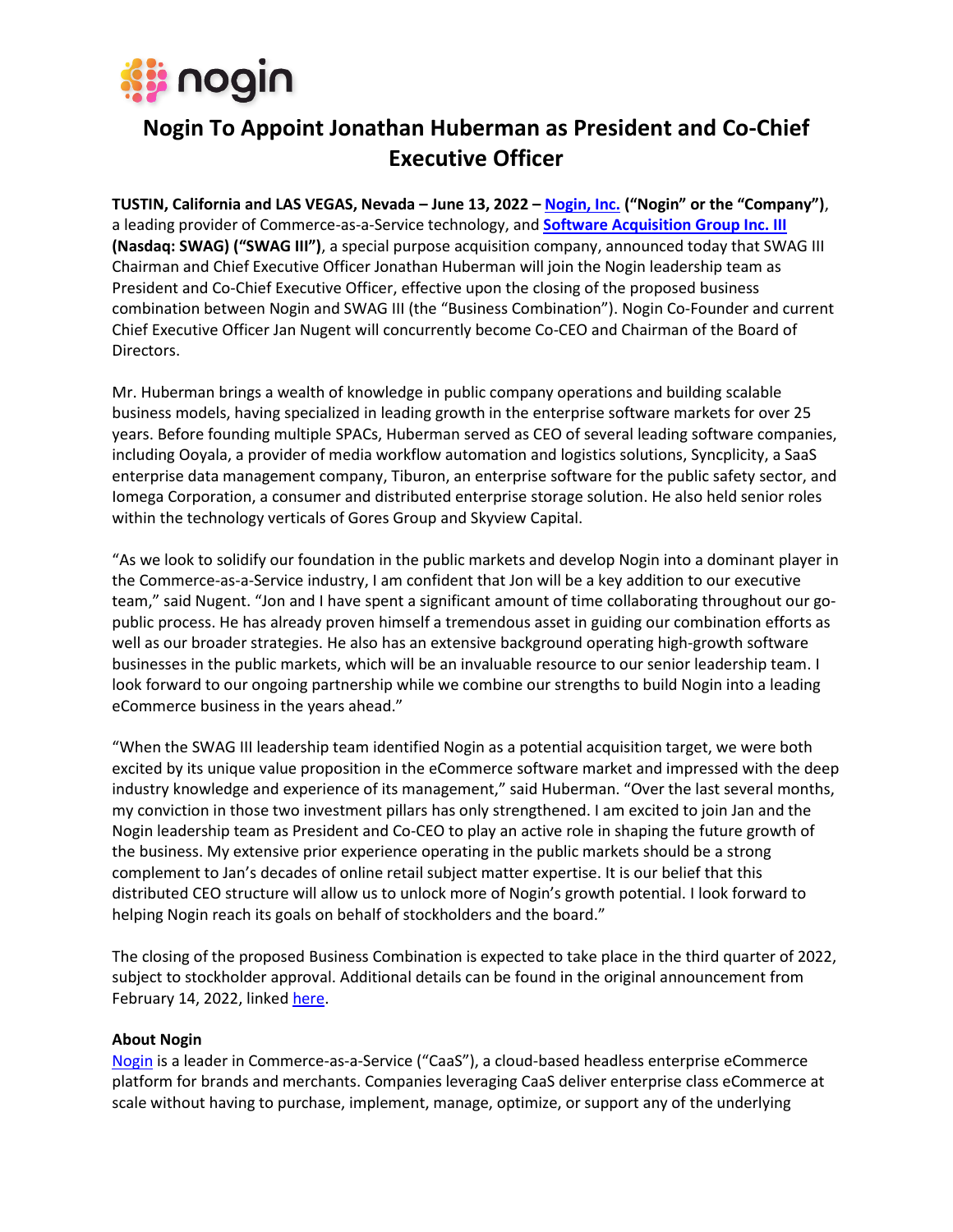infrastructure. The Nogin "Intelligent Commerce Platform" delivers all the technology, research and development, and optimization needed for merchants to keep pace with big retail without all the capital costs, technical staff, time, and risk of doing it themselves. Visit [www.nogin.com.](https://www.globenewswire.com/Tracker?data=8o4k_BvgxSplzS5fRdO7xQ8BppGTRgG5b6nt0WY0yoeFjn4y4EF5AvOUy3UO003Xagq7vO6p9tC1hlmpE1YC2g==)

### **About Software Acquisition Group Inc. III**

Software Acquisition Group Inc. III is a blank check company formed for the purpose of effecting a merger, capital stock exchange, asset acquisition, stock purchase, reorganization, or similar business combination with one or more businesses. The Company is led by Chairman and Chief Executive Officer, Jonathan Huberman, and Vice President of Acquisitions, Mike Nikzad. In addition to Messrs. Huberman and Nikzad, the Board of Directors includes Andrew Nikou, Stephanie Davis, Peter Diamandis, Steven Guggenheimer and Matt Olton.

# **Additional information**

This Report relates to a proposed Business Combination between the Company and SWAG. SWAG has filed with the SEC a registration statement containing a proxy statement/prospectus relating to the proposed Business Combination, which will be mailed to its stockholders once definitive. This communication does not contain all the information that should be considered concerning the proposed Business Combination and is not intended to form the basis of any investment decision or any other decision in respect of the proposed Business Combination. This Report is not a substitute for any registration statement or for any other document that SWAG or the Company may file with the SEC in connection with the proposed Business Combination. Investors and security holders are advised to read, when available, the preliminary proxy statement/prospectus and the amendments thereto and the definitive proxy statement/prospectus and other documents filed in connection with the proposed Business Combination, as these materials will contain important information about the Company, SWAG, and the proposed Business Combination.

When available, the definitive proxy statement/prospectus and other relevant materials for the proposed Business Combination will be mailed to stockholders of SWAG as of a record date to be established for voting on the proposed Business Combination. Stockholders will also be able to obtain copies of the preliminary proxy statement/prospectus, the definitive proxy statement/prospectus and other documents filed with the SEC, without charge, once available, through the website maintained by the SEC at www.sec.gov, or by directing a request to: Software Acquisition Group Inc. III 1980 Festival Plaza Drive, Ste. 300, Las Vegas, Nevada.

INVESTORS AND SECURITY HOLDERS ARE URGED TO READ THE DOCUMENTS FILED WITH THE SEC CAREFULLY AND IN THEIR ENTIRETY WHEN THEY BECOME AVAILABLE BECAUSE THEY WILL CONTAIN IMPORTANT INFORMATION.

# **Participants in Solicitation**

SWAG and the Company and their respective directors and executive officers, under SEC rules, may be deemed participants in the solicitation of proxies from SWAG's stockholders in connection with the proposed Business Combination. A list of the names of SWAG's directors and executive officers and a description of their interests in SWAG is contained in SWAG's final prospectus relating to its initial public offering dated July 30, 2021, which was filed with the SEC and is available free of charge at the SEC's web site at www.sec.gov, or by directing a request to Software Acquisition Group Inc. III 1980 Festival Plaza Drive, Ste. 300, Las Vegas, Nevada. Additional information regarding the names and interests will be set forth in the proxy statement/prospectus for the proposed Business Combination when available. A list of the names of the Company's directors and executive officers and information regarding their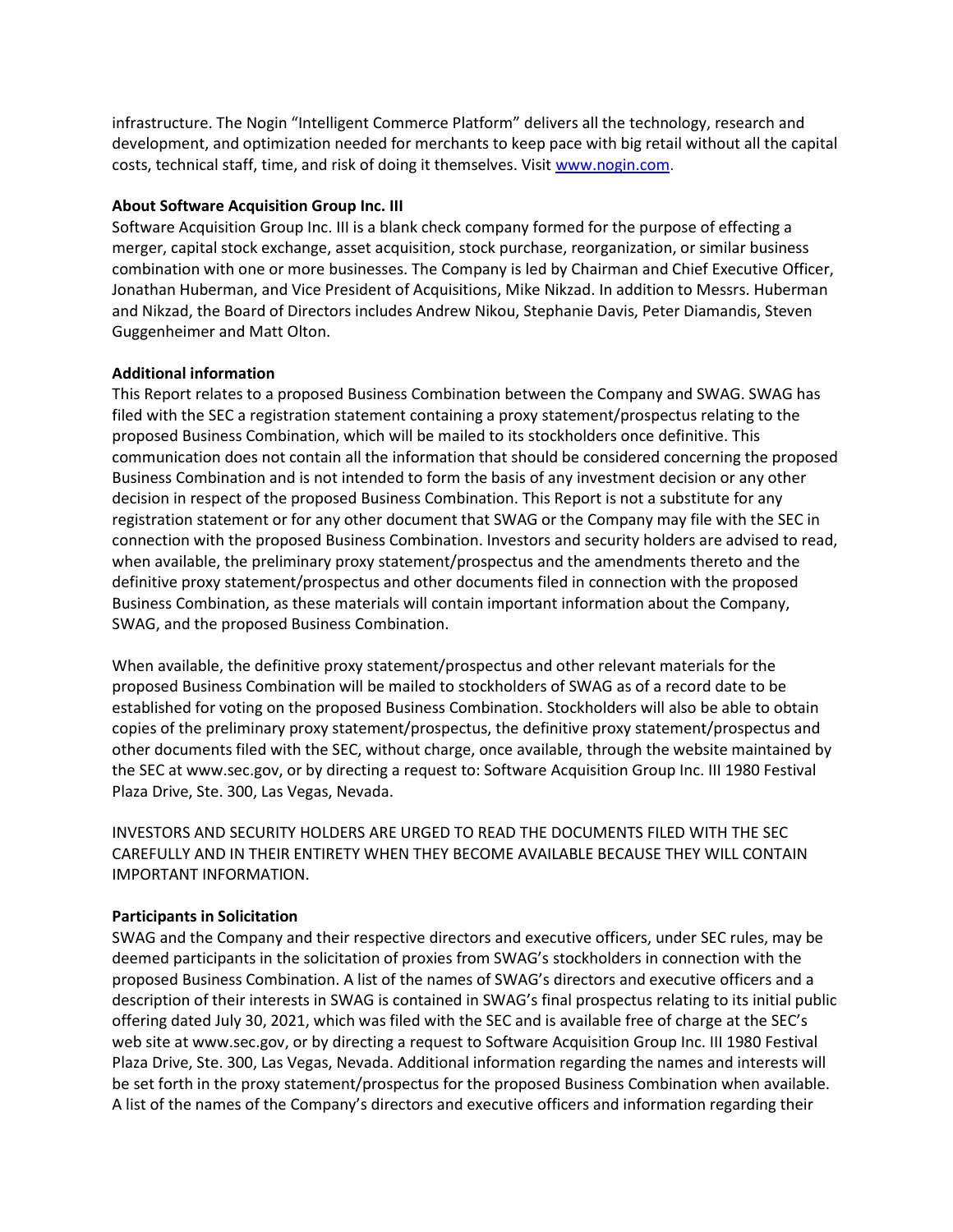interests in the proposed Business Combination is set forth in the proxy statement/prospectus filed as part of the Registration Statement on Form S-4 for the proposed Business Combination, which has not yet been declared effective.

#### **Forward-Looking Statements**

Certain statements included in this communication are not historical facts but are forward-looking statements for purposes of the safe harbor provisions under the United States Private Securities Litigation Reform Act of 1995. Forward-looking statements generally relate to future events or SWAG III's or the Company's future financial or operating performance. In some cases, you can identify forward-looking statements by terminology such as "may", "should", "would", "seem", "expect", "intend", "will", "estimate", "anticipate", "believe", "future", "predict", "potential" or "continue", or the negatives of these terms or variations of them or similar terminology, but the absence of these words does not mean that a statement is not forward looking. Such forward-looking statements are subject to risks, uncertainties, and other factors that could cause actual results to differ materially from those expressed or implied by such forward-looking statements.

These forward-looking statements are based upon estimates and assumptions that, while considered reasonable by SWAG III and its management, and the Company and its management, as the case may be, are inherently uncertain. These forward-looking statements are provided for illustrative purposes only and are not intended to serve as, and must not be relied on by any investor as, a guarantee, an assurance, a prediction or a definitive statement of fact or probability. Actual events and circumstances are difficult or impossible to predict and may differ from assumptions. Many actual events and circumstances are beyond the control of SWAG III. Factors that may cause actual results to differ materially from current expectations include, but are not limited to: (1) the occurrence of any event, change or other circumstances that could give rise to the termination of negotiations and any subsequent definitive agreements with respect to the Business Combination; (2) the outcome of any legal proceedings that may be instituted against SWAG III, the combined company or others following the announcement of the Business Combination and any definitive agreements with respect thereto; (3) the inability to complete the Business Combination due to the failure to obtain approval of the stockholders of SWAG III, to obtain financing to complete the Business Combination or to satisfy other conditions to closing; (4) changes to the proposed structure of the Business Combination that may be required or appropriate as a result of applicable laws or regulations or as a condition to obtaining regulatory approval of the Business Combination; (5) the risk that SWAG III, the Company and certain other parties to the Business Combination and related transactions (collectively, the "Transactions") may amend one or more agreements applicable to the Transactions prior to the closing of the Transactions, and/or that the Transactions may not be completed in a timely manner, in the amount described herein or at all; (6) the ability to meet stock exchange listing standards following the consummation of the Business Combination; (7) the risk that the Business Combination disrupts current plans and operations of the Company as a result of the announcement and consummation of the Business Combination; (8) the ability to recognize the anticipated benefits of the Business Combination, which may be affected by, among other things, competition, the ability of the combined company to grow and manage growth profitably, maintain relationships with customers and suppliers and retain its management and key employees; (9) costs related to the Business Combination; (10) changes in applicable laws or regulations; (11) the possibility that the Company or the combined company may be adversely affected by other economic, business, and/or competitive factors; (12) inaccuracies for any reason in the estimates of expenses and profitability and projected financial information for the Company; and (13) other risks and uncertainties set forth in the section entitled "Risk Factors" and "Cautionary Note Regarding Forward Looking Statements" in SWAG III's (i) Annual Report on Form 10-K